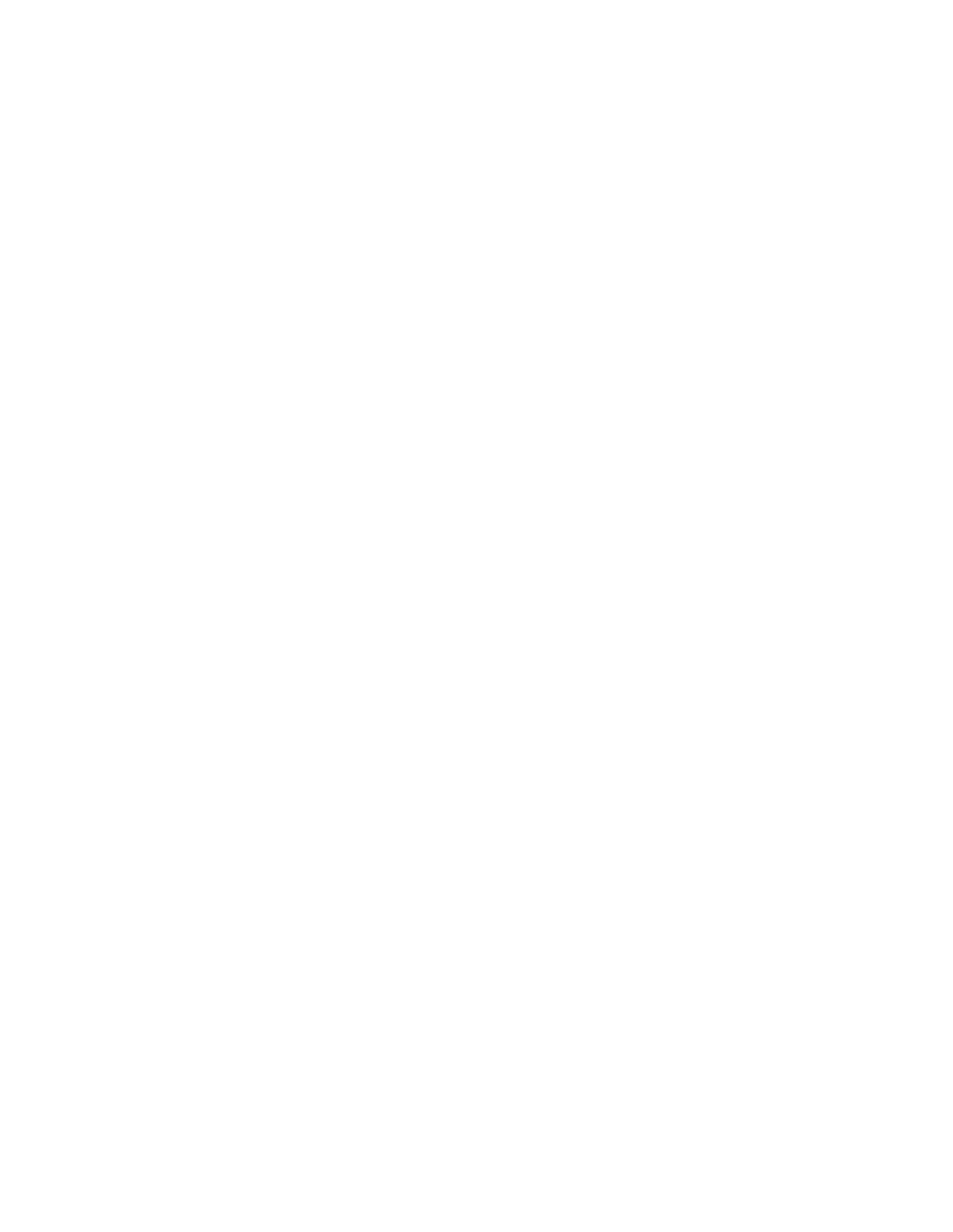## **TEXAS STATE SOIL AND WATER CONSERVATION BOARD**

## **TEXAS INVASIVE SPECIES COORDINATING COMMITTEE**

### **Issue 1**

TSSWCB Needs to Improve Its Administration of the Dam Structural Repair Program to Ensure Consistency, Fairness, and Accountability. (Page 11)

### Change in Statute

#### **Rec. 1.1** (Page 21)

Require TSSWCB to develop and adopt one clear set of overall priorities, goals, and associated measures for the dam structural repair program.

### *Senator Perry Proposed Modification*

Modify Recommendation 1.1 to include a requirement that TSSWCB update the "Ten-Year Plan" to align with the application timelines the agency would develop for Recommendation 1.2.

### *Representative Bell Proposed Modification*

Modify Recommendation 1.1 to require that when TSSWCB is considering changes to the program rules and policies, the agency ensures the local match requirement for state-funded dam upgrades and state-funded dam repairs equitably accounts for the financial capacity of local sponsors, especially taking into account high-hazard dams.

### Management Action

### **Rec. 1.2** (Page 21)

Direct TSSWCB to establish and update its policies for administering the dam structural repair program.

### *Vice Chairman Holland Proposed Modification*

Modify Recommendation 1.2 to include a deadline date to implement the recommendation by January 1, 2023. The agency should report back to the commission the status of implementing the recommendation, whether fully implemented or not, by January 1, 2023.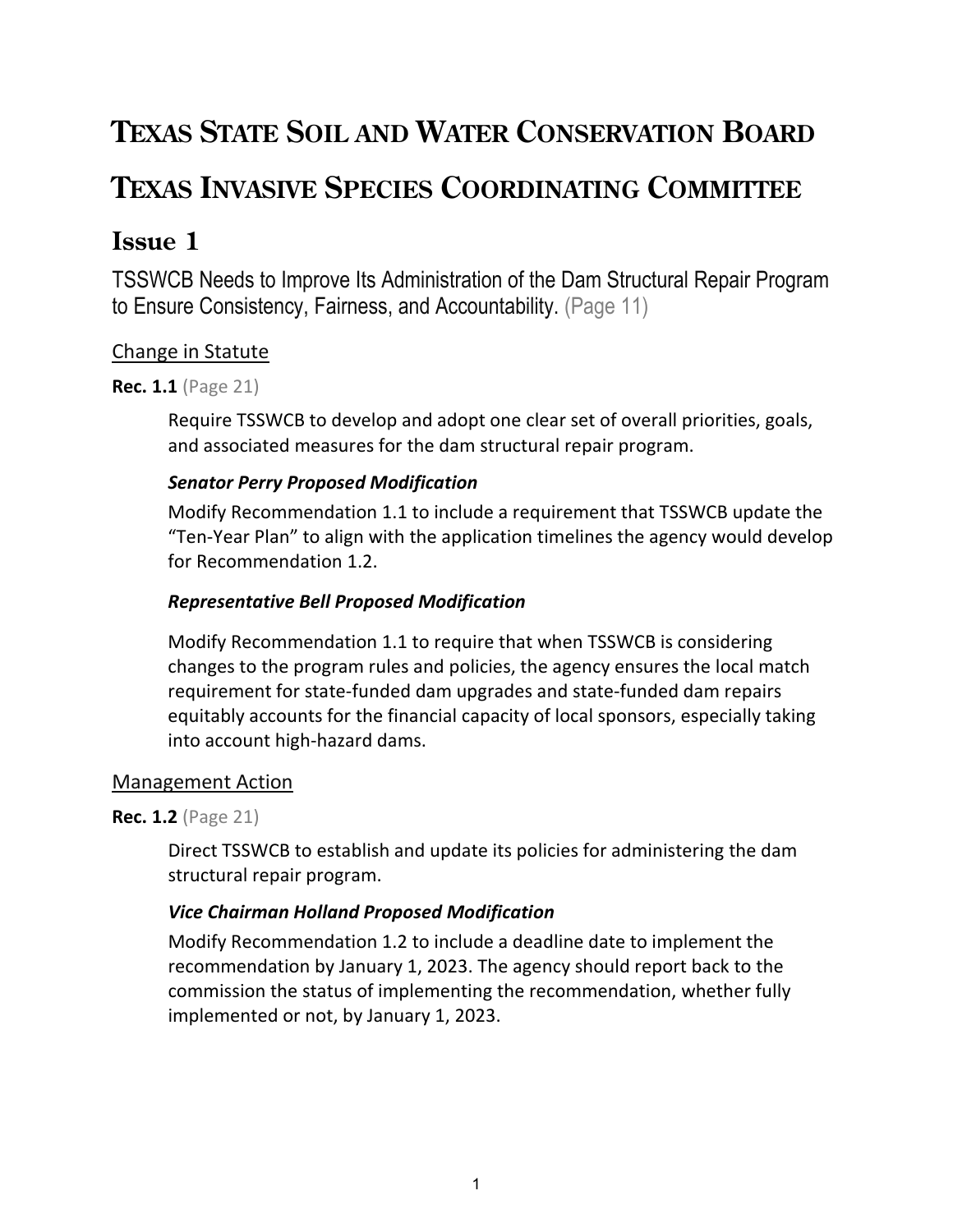#### **Rec. 1.3** (Page 22)

Direct TSSWCB to maintain a centralized master file system for dam structural repair grants.

### *Vice Chairman Holland Proposed Modification*

Modify Recommendation 1.3 to include a deadline date to implement the recommendation by January 1, 2023. The agency should report back to the commission the status of implementing the recommendation, whether fully implemented or not, by January 1, 2023.

**Rec. 1.4** (Page 22)

Direct the TSSWCB board to approve all grants and contracts over \$1 million.

### *Vice Chairman Holland Proposed Modification*

Modify Recommendation 1.4 to include a deadline date to implement the recommendation by January 1, 2023. The agency should report back to the commission the status of implementing the recommendation, whether fully implemented or not, by January 1, 2023.

**Rec. 1.5** (Page 22)

Direct TSSWCB to proactively inform dam sponsors and co-sponsors about dam structural repair funding availability.

### *Vice Chairman Holland Proposed Modification*

Modify Recommendation 1.5 to include a deadline date to implement the recommendation by January 1, 2023. The agency should report back to the commission the status of implementing the recommendation, whether fully implemented or not, by January 1, 2023.

### **Issue 2**

The State Has a Continuing Need for the Texas Invasive Species Coordinating Committee, but Statute Could Better Align With the Committee's Needs. (Page 25)

### Change in Statute

### **Rec. 2.1** (Page 28)

Continue the Texas Invasive Species Coordinating Committee and require it to be reviewed at the same time as TSSWCB.

### **Rec. 2.2** (Page 28)

Modify statute to better align with the committee's purpose and current needs.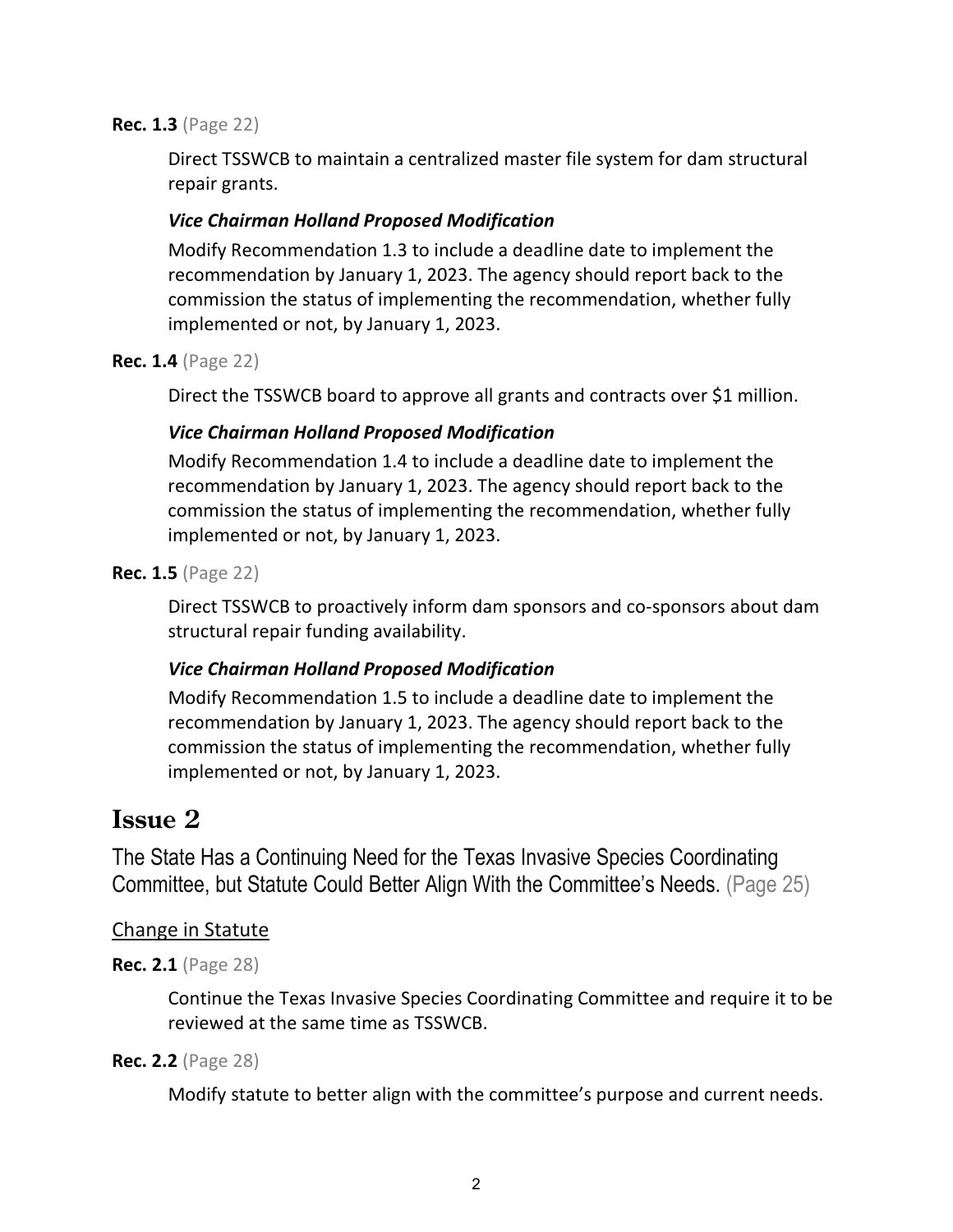### **Issue 3**

Texas Has a Continuing Need for the Texas State Soil and Water Conservation Board, but the Agency Needs Changes to Improve Accountability. (Page 31)

### Change in Statute

**Rec. 3.1** (Page 34)

Continue TSSWCB for 12 years and remove the Sunset date of the agency's enabling statute.

### *Vice Chairman Holland Proposed Modification*

Modify Recommendation 3.1 to require the Sunset Commission to conduct a limited scope re-review of TSSWCB during the 2026-27 biennium. The re-review would be limited to assessing the dam structural repair grant program.

### Management Action

**Rec. 3.2** (Page 34)

Direct TSSWCB to develop a board member recusal policy, including a written explanation for the recusal.

**Rec. 3.3** (Page 35)

Direct TSSWCB to improve its district director training, including providing a training manual the directors would have to attest to receiving and reviewing annually.

### **Issue 4**

The Agency's Statute Does Not Reflect Some Standard Elements of Sunset Reviews. (Page 37)

### Change in Statute

**Rec. 4.1** (Page 39)

Update the standard across-the-board requirement related to board member training.

**Rec. 4.2** (Page 39)

Update the standard across-the-board requirement regarding the separation of duties of board members from those of staff.

**Rec. 4.3** (Page 39)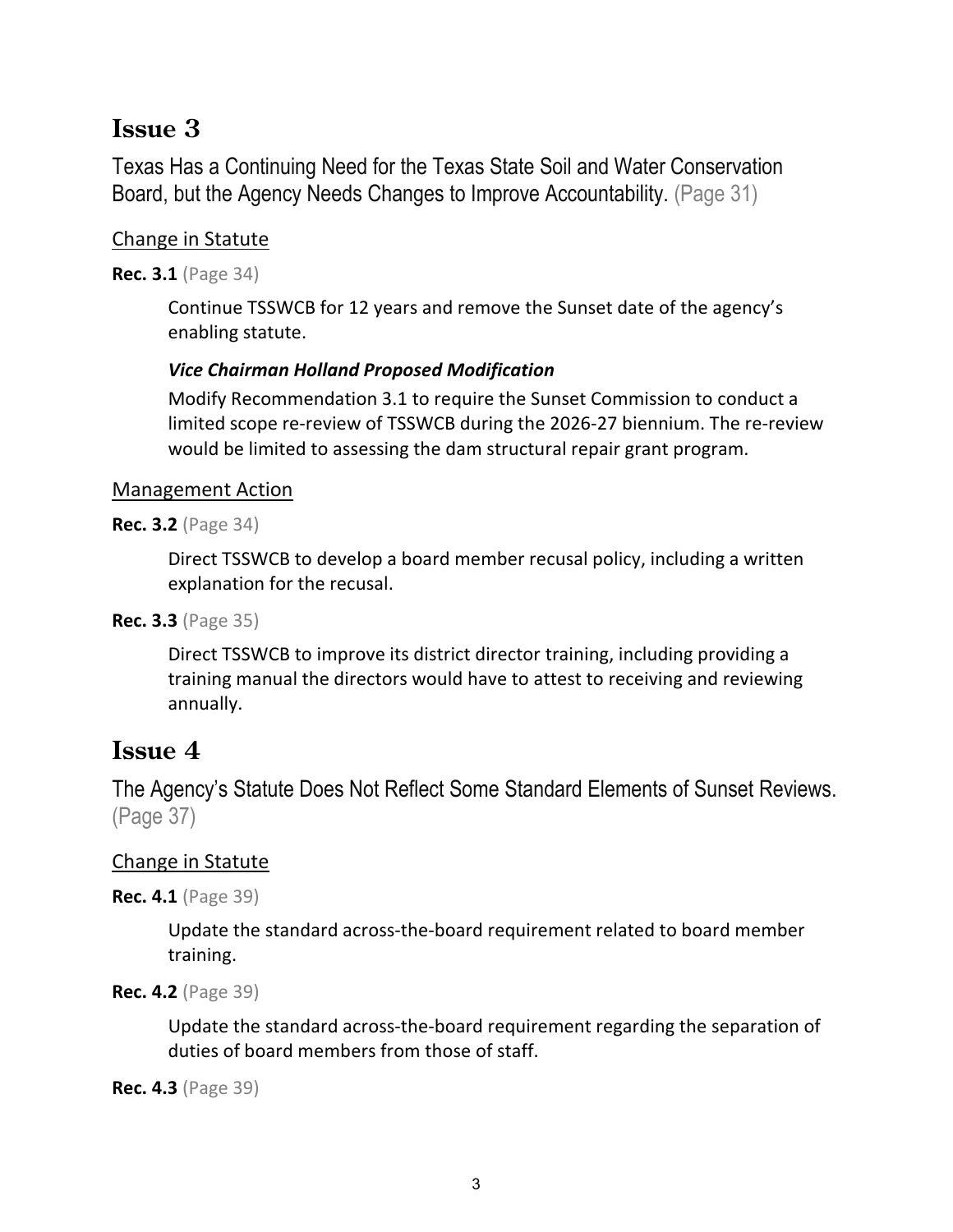Update the standard across-the-board requirement related to developing and maintaining a complaints system and making information on complaint procedures available to the public.

#### Management Action

#### **Rec. 4.4** (Page 40)

Direct TSSWCB to adopt a policy guiding its rule review process.

### **Rec. 4.5** (Page 40)

Direct TSSWCB to recertify its records retention schedule and develop a records retention policy.

### **Proposed New Recommendations**

### *Senator Johnson Proposed New Recommendation 1*

Direct TSSWCB to include, within their current annual report, its funding activities related to dam safety grants and outreach, nonpoint source pollution grants, and activities and programs related to on-the-ground conservation. The annual report should include, either in the main body or an appendix, a list of total applications and funding applied for by program area, the number of grants awarded and the funding amount, and a list of grant recipients (as allowable under confidentiality requirements in Agriculture Code 201.006). (Management action — nonstatutory)

### *Senator Perry Proposed New Recommendation 2*

The House Appropriations and Senate Finance committees should consider appropriating additional funding to TSSWCB to hire a full time staff member(s) to assist with financial matters, grant awards, and general administrative duties related to federal and state funding.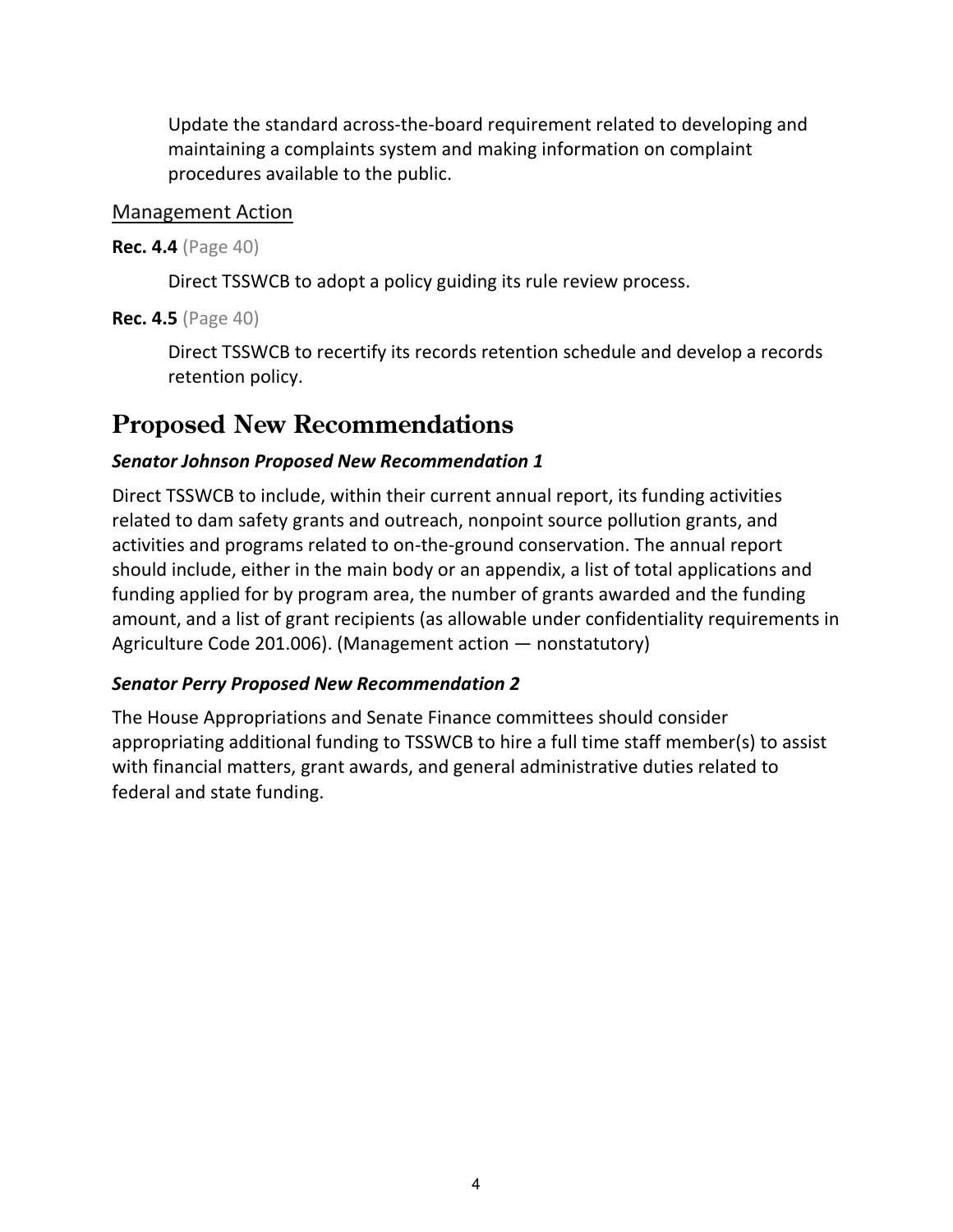## **TEXAS WATER DEVELOPMENT BOARD**

## **STATE WATER IMPLEMENTATION FUND FOR TEXAS ADVISORY COMMITTEE**

### **Issue 1**

TWDB's Inefficient Review Process Contributes to Project Delays and Increased Costs. (Page 11)

### Change in Statute

**Rec. 1.1** (Page 17)

Require TWDB to develop, collect, and analyze performance metrics and establish goals for evaluating its project review process.

**Rec. 1.2** (Page 17)

Authorize TWDB to implement a risk-based approach to project review.

### Management Action

**Rec. 1.3** (Page 18)

Direct TWDB to develop a plan to prioritize improving its project review process to eliminate inefficiencies and inconsistencies.

### **Issue 2**

A More Strategic, Comprehensive Evaluation of Programs and Outreach Efforts Would Benefit TWDB and Entities Eligible for Financial Assistance. (Page 21)

### Change in Statute

**Rec. 2.1** (Page 25)

Direct TWDB to collect and analyze information about its financial assistance applicants and outreach efforts to better inform and more effectively target agency activities.

### *Senator Johnson Proposed Modification*

Add the following sentence to existing Staff Recommendation 2.1:

The information collected and analyzed should include relevant water loss audit data and Texas Commission on Environmental Quality enforcement action data. (Management action — nonstatutory)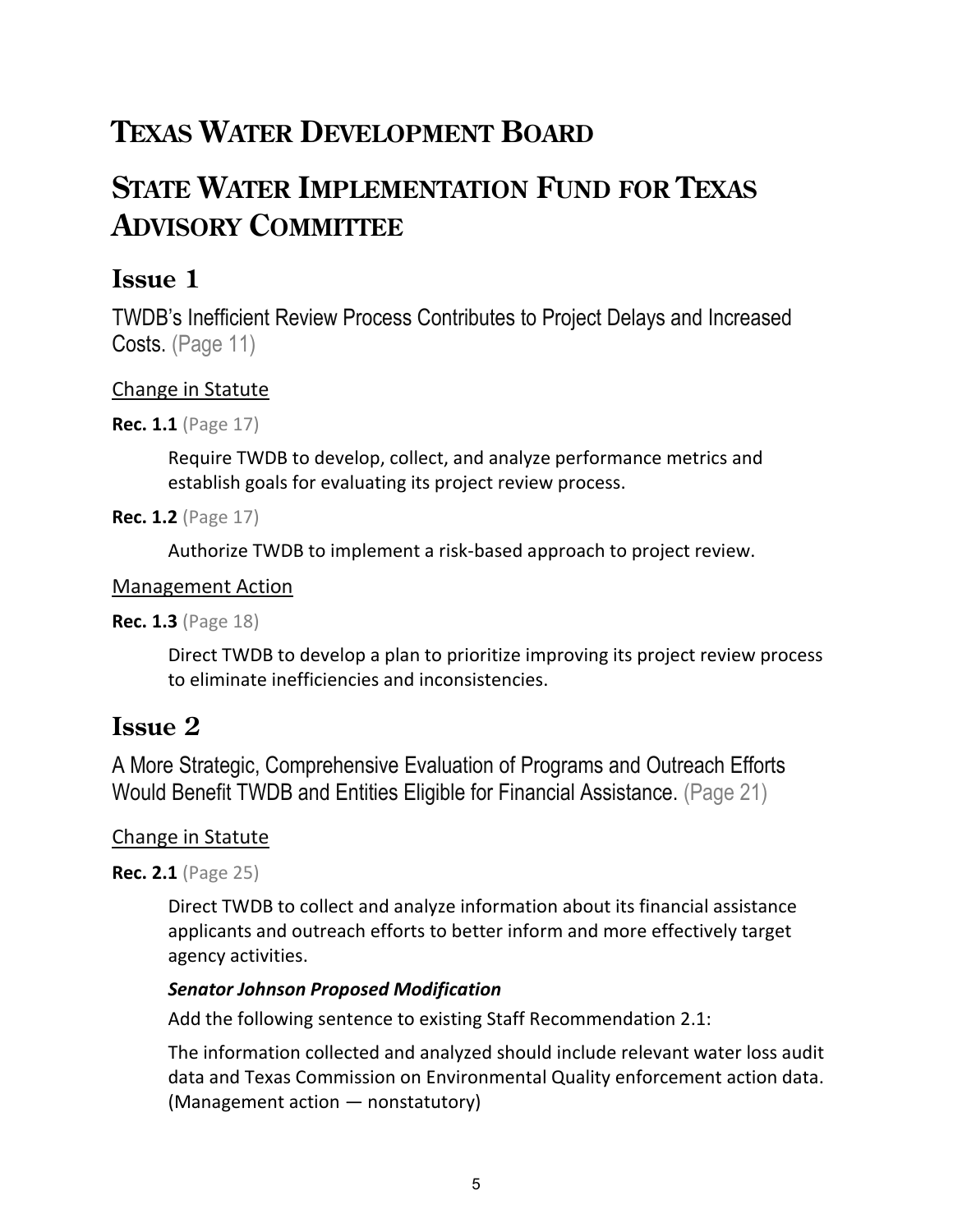### *Senator Springer Proposed Modification*

Direct TWDB to work with the Legislative Budget Board (LBB) to report money and projects awarded to rural and economically disadvantaged communities separately and not as a combined number as they currently record to reflect the agency's efforts in those individual communities more accurately. (Management action — nonstatutory)

### **Rec. 2.2** (Page 26)

Direct TWDB to develop a coordinated outreach plan to more efficiently promote agency programs, improve operations, and ensure its outreach efforts meet entities' needs and expectations.

### *Senator Springer Proposed Modification*

Direct the TWDB to use funds from the Rural Water Assistance Fund to contract with qualified outside entities to work with rural communities upon request of those communities to provide the needed expertise, services, and guidance to complete the application process when applying for TWDB funds. (Management action — nonstatutory)

### **Issue 3**

TWDB's Outdated Statute and Policies Should Be Updated to Eliminate an Unnecessary Advisory Committee and Reflect Some Standard Elements of Sunset Reviews. (Page 27)

### Change in Statute

**Rec. 3.1** (Page 31)

Abolish the SWIFT Advisory Committee.

### *Senator Perry Proposed Modification*

Modify Sunset Staff Recommendation 3.1 to instead continue the SWIFT Advisory Committee in statute for 12 years until 2035.

**Rec. 3.2** (Page 31)

Amend TWDB's Sunset review date to 2035.

**Rec. 3.3** (Page 31)

Update the standard across-the-board requirement related to board member training.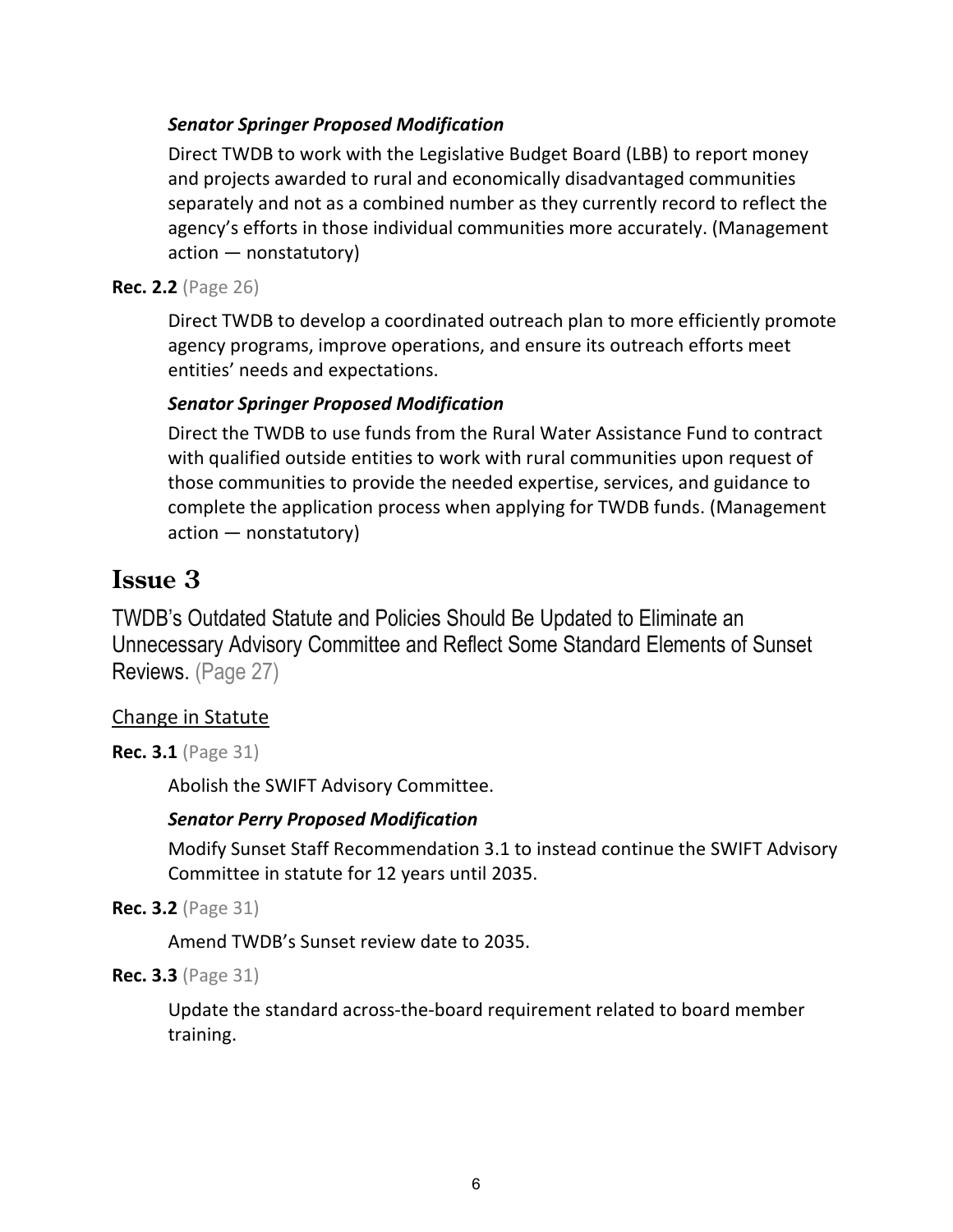#### **Rec. 3.4** (Page 31)

Abolish TWDB's reports on the Water Loan Assistance Program, Water Bond Insurance Program, and Storage Acquisition Fund, and continue all other reporting requirements.

### Management Action

#### **Rec. 3.5** (Page 31)

Direct TWDB to update its policy regarding the separation of duties of board members from those of staff.

### **Rec. 3.6** (Page 32)

Direct TWDB to adopt a rule review plan.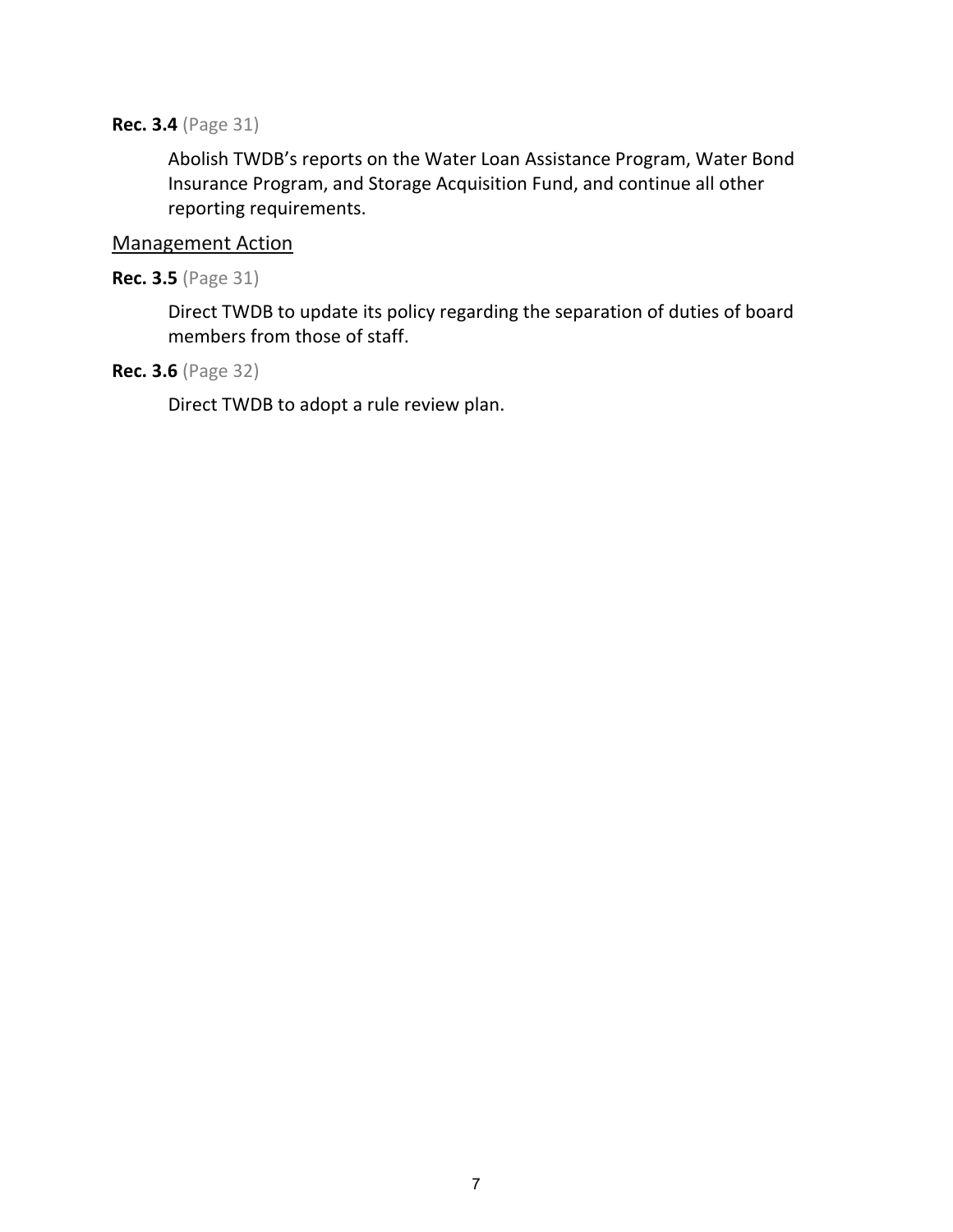### **Proposed New Recommendations**

### *Vice Chairman Holland New Recommendation 1*

Direct TWDB to work with LBB to update the agency's General Appropriations Act performance measures to include elements of the project review process, including, but not limited to: percentage of completed application reviews initiated within a set number of days since receipt, average length of time for bid document review, average time to process financial assistance applications, and percentage of outlay reports processed within a set number of days. Also as part of this recommendation, TWDB would update the Sunset Commission on the results of its request by January 31, 2023. (Management action — nonstatutory)

### *Senator Perry New Recommendation 2*

Require TWDB to conduct a feasibility review of certain projects in the State Water Plan. Specifically, the board would review projects in the State Water Plan it has prioritized for funding, and certain other projects in the State Water Plan regardless of whether TWDB is providing financing, including reservoirs, interstate water transfers, innovative technology projects, desalination plants, and other large projects as determined by the board. The board's feasibility review must include an analysis of the implementation timeline, costs, land acquisition considerations, and economic impacts.

### *Senator Johnson New Recommendation 3*

Direct TWDB to consult with the Office of the State Climatologist at Texas A&M University in the preparation of regional and state water plans to receive information and projections to identify regions of the state that are likely to experience severe drought or excessive rainfall. (Management action — nonstatutory)

### *Representative Canales New Recommendation 4*

Authorize regional water planning groups, by statute, to use a drought worse than the Drought of Record as the baseline for planning purposes.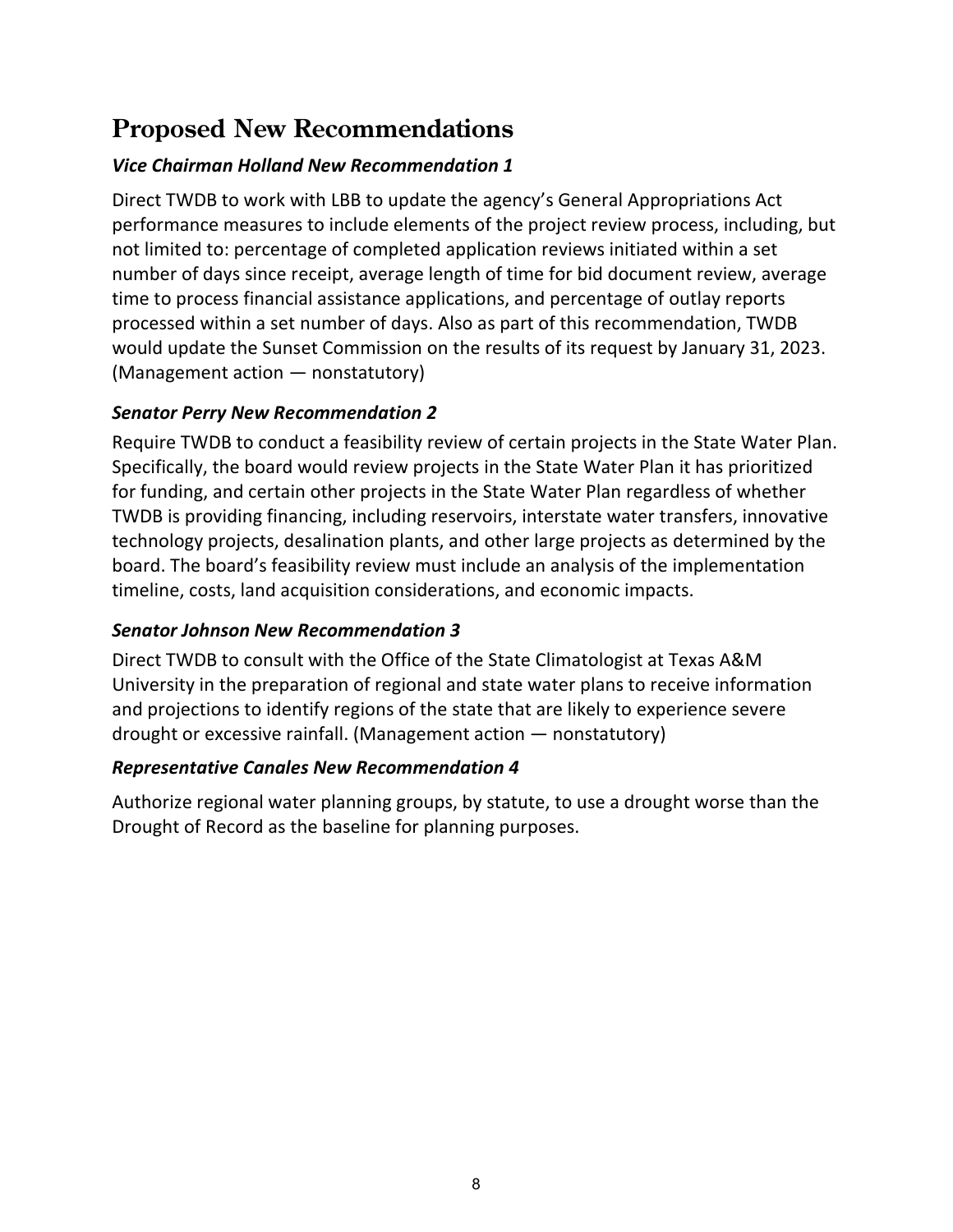## **SAN ANTONIO RIVER AUTHORITY**

### **Issue 1**

Increased Board Involvement and Transparency Would Help Ensure SARA Can Best Meet the Future Needs of the Basin. (Page 11)

### Management Action

**Rec. 1.1** (Page 17)

Direct SARA to conduct more comprehensive, inclusive strategic planning.

**Rec. 1.2** (Page 17)

Direct SARA to establish guidelines for evaluating and selecting projects and publish them on its website.

**Rec. 1.3** (Page 17)

Direct SARA to publish more digestible information about its tax revenue spending and rate setting process on its website.

```
Rec. 1.4 (Page 18)
```
Direct SARA's board to update its fund balance policy.

### **Issue 2**

SARA Benefits From the Support of Its Affiliated Nonprofit Organization, but Additional Controls Are Needed. (Page 19)

### Change in Statute

**Rec. 2.1** (Page 21)

Clearly authorize SARA to work with nonprofits.

**Rec. 2.2** (Page 21)

Prohibit SARA staff and limit SARA board members from serving on an affiliated nonprofit's board.

```
Rec. 2.3 (Page 21)
```
Require SARA to develop a policy governing affiliated nonprofit fundraising and criteria for corporate sponsorships.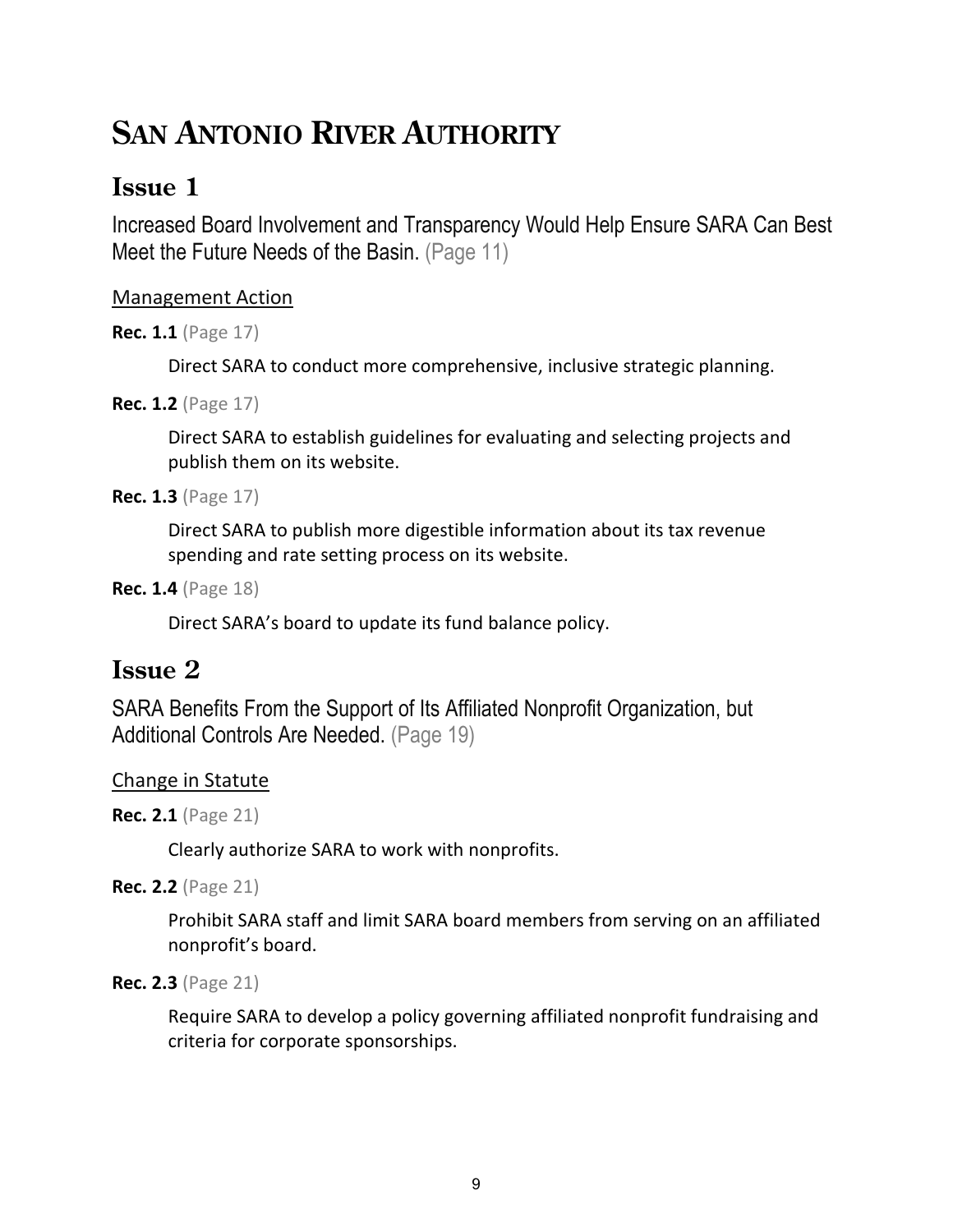### Management Action

**Rec. 2.4** (Page 21)

Direct SARA to review its relationships with affiliated nonprofits every five years.

**Rec. 2.5** (Page 22)

Direct SARA to develop a policy governing the support its staff can provide to nonprofits.

### **Issue 3**

SARA's Governing Law and Processes Do Not Reflect Some Standard Elements of Sunset Reviews. (Page 23)

### Change in Statute

**Rec. 3.1** (Page 26)

Apply the standard across-the-board requirement regarding board member training to SARA.

**Rec. 3.2** (Page 26)

Apply the standard across-the-board requirement regarding the separation of duties of board members from those of SARA staff.

```
Rec. 3.3 (Page 26)
```
Apply the standard across-the-board requirement regarding public testimony to SARA.

**Rec. 3.4** (Page 26)

Apply the standard across-the-board requirement regarding developing and maintaining a system for receiving and acting on complaints to SARA.

```
Rec. 3.5 (Page 27)
```
Amend SARA's Sunset review date to 2035.

### Management Action

**Rec. 3.6** (Page 27)

Direct SARA to improve its contracting processes to ensure sufficient consistency and transparency.